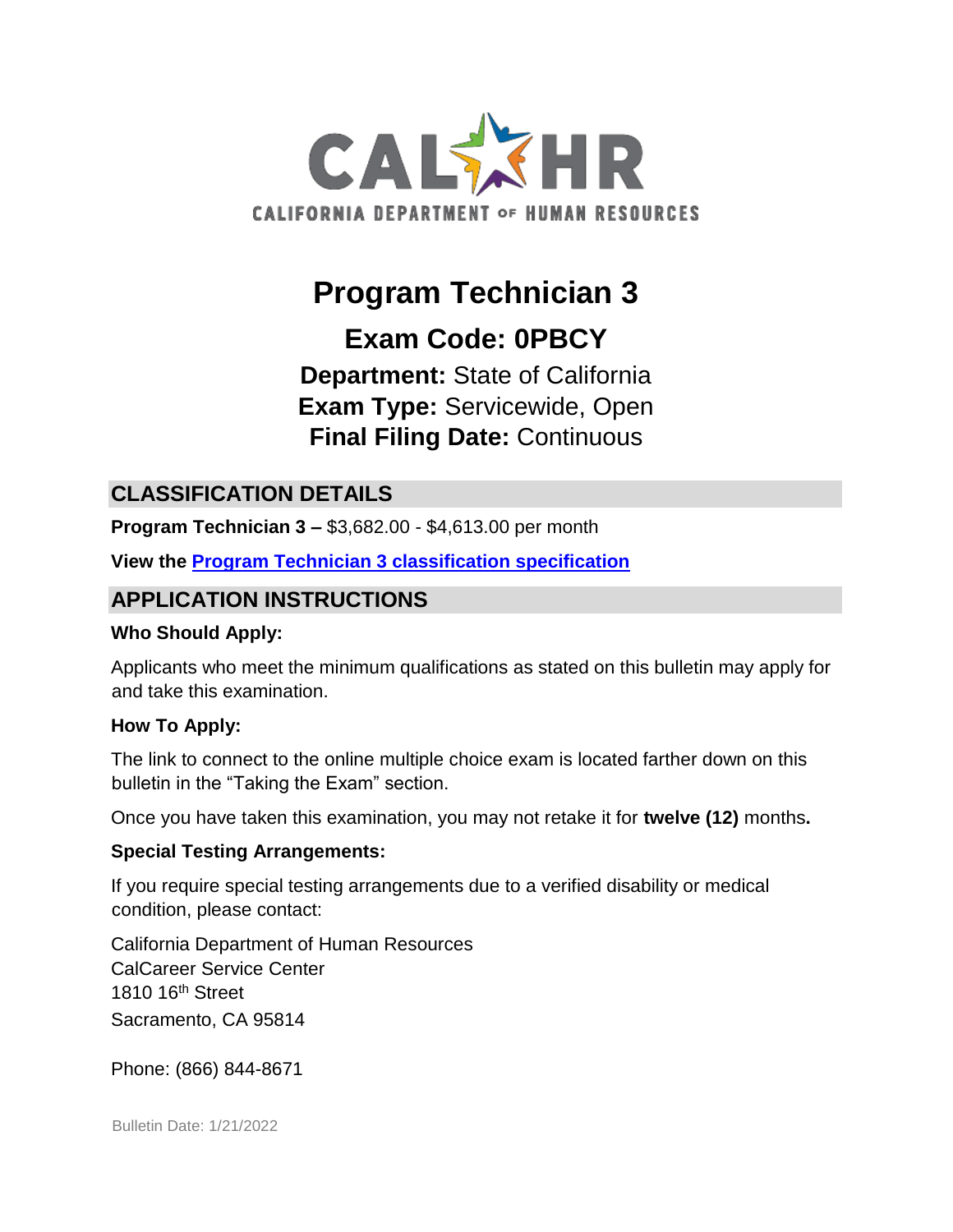Email: CalCareer@CalHR.CA.GOV

California Relay Service: 7-1-1 (TTY and voice)

TTY is a Telecommunications Device for the Deaf, and is reachable only from phones equipped with a TTY Device

# **MINIMUM QUALIFICATIONS**

All applicants must meet the education and/or experience requirements as stated on this exam bulletin to be accepted into the examination. Part-time or full-time jobs, regardless of whether paid or volunteer positions, and inside or outside California state service will count toward experience.

#### **Program Technician 3**

#### **Either 1**

In the [California state service,](http://jobs.ca.gov/jobsgen/2PB31A) either: (a) 12 months of experience performing duties equivalent in level of responsibility to the class of Program Technician 2 or Supervising Program Technician I; or (b) 30 months of experience performing duties equivalent in level of responsibility to the class of Program Technician.

## **Or 2**

Three years of [experience in a governmental or private agency performing duties with](http://jobs.ca.gov/jobsgen/2PB31B) [program responsibilities](http://jobs.ca.gov/jobsgen/2PB31B) equivalent in level to those of the departmental program in the State of California for which the examination is being administered. (Experience applied toward this requirement must include at least one year in a position equivalent in [level of](http://jobs.ca.gov/jobsgen/2PB31C) [responsibility to the California state civil service class of Program](http://jobs.ca.gov/jobsgen/2PB31C) [Technician 2.\)](http://jobs.ca.gov/jobsgen/2PB31C)

# **POSITION DESCRIPTION**

#### **Program Technician 3**

This is the super-journey level in the Program Technician series. Under general direction and with very little day-to-day supervision, incumbents act as an expert staff resource responsible for consultation in the most sensitive and complex program areas and/or are involved in the development of major Program Technician work processes. These positions require the ability to effectively use reference materials and communicate efficiently and effectively.

Duties may vary with department and/or program areas. Duties include performing clerical and technical work; working independently and with minimal direction; evaluating situations accurately, and taking effective action; learning and applying laws, rules and regulations; and meet and tactfully deal with the public, co-workers and/or clients, either face-to-face or by telephone.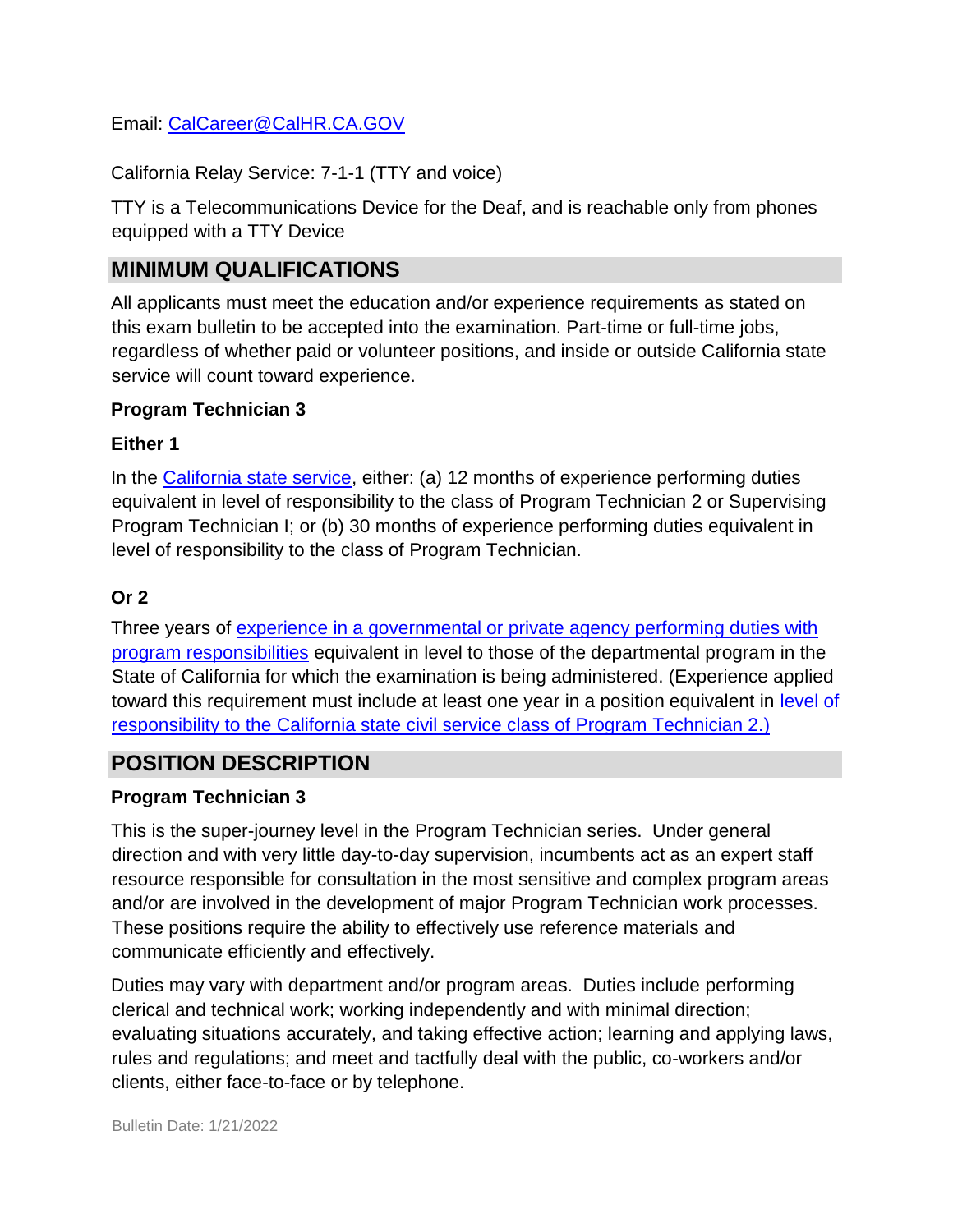## **EXAMINATION SCOPE**

This examination consists of the following components:

**Multiple Choice Written Examination –** Weighted 100% of the final score.

The written examination is designed to evaluate a candidate's knowledge in the areas of:

- 1. Arithmetic Calculations
- 2. Written Communication
- 3. Reading Comprehension

The examination will also allow for the use of calculators.

To obtain a position on the eligible list, a minimum score of 70% must be attained. In addition to evaluating applicants' relative knowledge, skills, and ability, as demonstrated by quality and breadth of education and/or experience, emphasis in each exam component will be measuring competitively, relative job demands, each applicant's:

Knowledge of:

Modern office methods, equipment, and procedures

Ability to:

- 1. Perform clerical and technical work
- 2. Follow directions
- 3. Evaluate situations accurately, and take effective action
- 4. Learn and apply laws, rules, regulations, procedures, and policies
- 5. Make arithmetic calculations with speed and accuracy
- 6. Read and write English at a level required for successful job performance
- 7. Meet and deal tactfully with the public, co-workers and/or clients, either face-toface or by telephone.

# **ELIGIBLE LIST INFORMATION**

A servicewide, open eligible list for the Program Technician 3 classification will be established for the State of California (all State of California departments, statewide).

The names of successful competitors will be merged onto the eligible list in order of final score regardless of exam date. Eligibility expires **twelve (12) months** after it is established. Applicants must then retake the examination to reestablish eligibility.

Veterans' Preference will be granted for this examination. In accordance with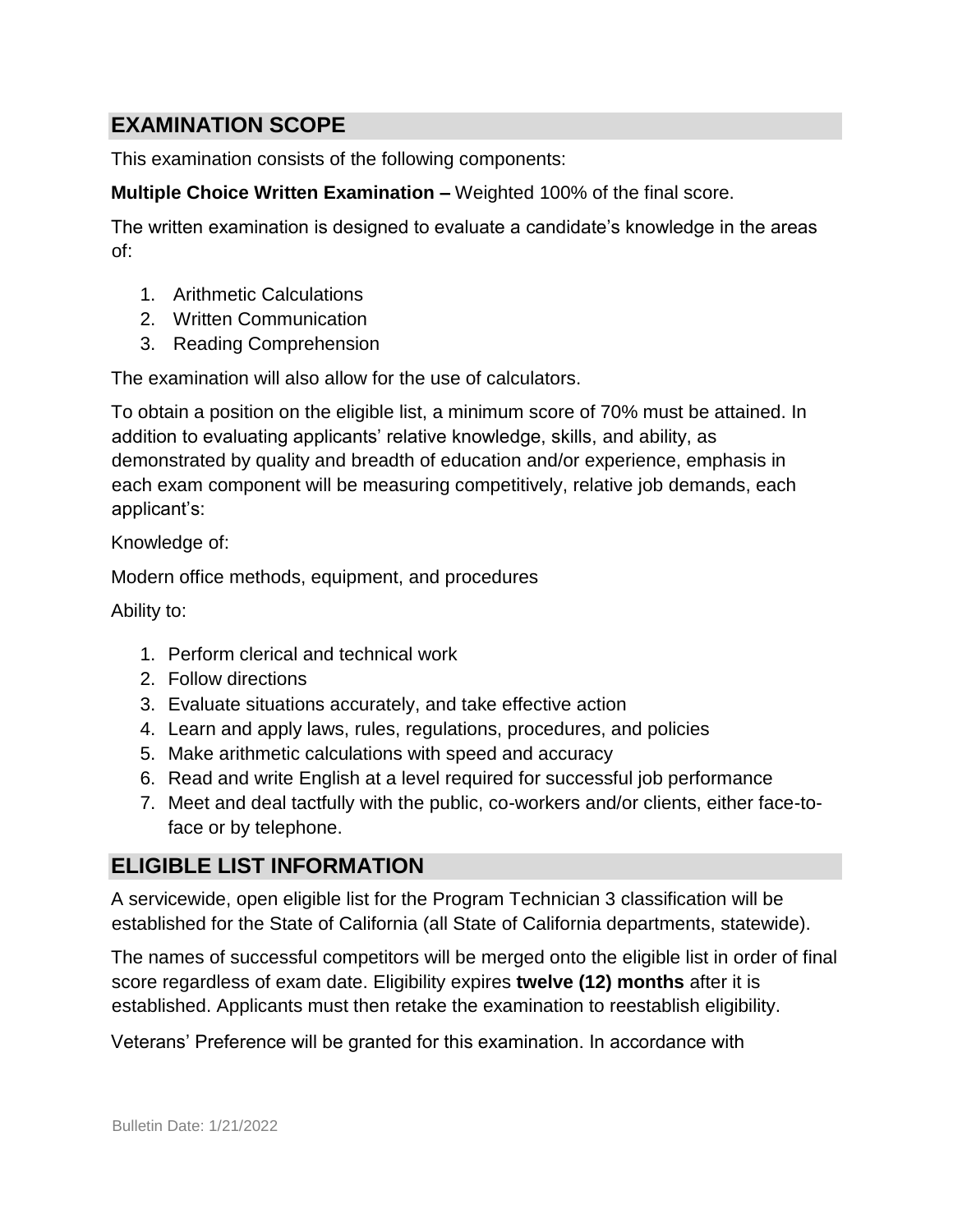Government Codes 18973.1 and 18973.5, whenever any veteran, or widow or widower of a veteran achieves a passing score on an open examination, he or she shall be ranked in the top rank of the resulting eligible list.

Veterans status is verified by the California Department of Human Resources (CalHR). Information on this program and [the Veterans' Preference Application](https://www.jobs.ca.gov/CalHRPublic/Landing/Jobs/VeteransInformation.aspx) [\(](https://www.jobs.ca.gov/CalHRPublic/Landing/Jobs/VeteransInformation.aspx)Std. form 1093) is available online**.** Additional information on veteran benefits is available at the Department of Veterans Affairs.

Career Credits **will not** be added to the final score for this exam, because it does not meet the requirements to qualify for Career Credits.

## **PREPARING FOR THE EXAMINATION**

Here is a list of suggested resources to have available prior to applying for the examination.

**Employment History:** Employment dates, job titles, organization names and addresses, names of supervisors or persons who can verify your job responsibilities, and phone numbers of persons listed above.

**Education:** School names and addresses, degrees earned, dates attended, courses taken (verifiable on a transcript), persons or office who can verify education, and phone numbers of persons or offices listed above.

**Training:** Class titles, certifications received, names of persons who can verify your training, and phone numbers of persons listed above.

## **TAKING THE EXAMINATION**

**[Take the Program Technician 3](https://www.jobs.ca.gov/CalHRPublic/Login.aspx?ExamId=0PBCY) [exam](https://www.jobs.ca.gov/CalHRPublic/Login.aspx?ExamId=0PBCY)**

Please note: If you need special testing arrangements, please select the Reasonable Accommodation box during the self-scheduling process.

## **TESTING DEPARTMENTS**

State of California (all State of California departments)

## **CONTACT INFORMATION**

California Department of Human Resources CalCareer Service Center 1810 16<sup>th</sup> Street Sacramento, CA 95814 Phone: (866) 844-8671 Email: CalCareer@CalHR.CA.GOV

Bulletin Date: 1/21/2022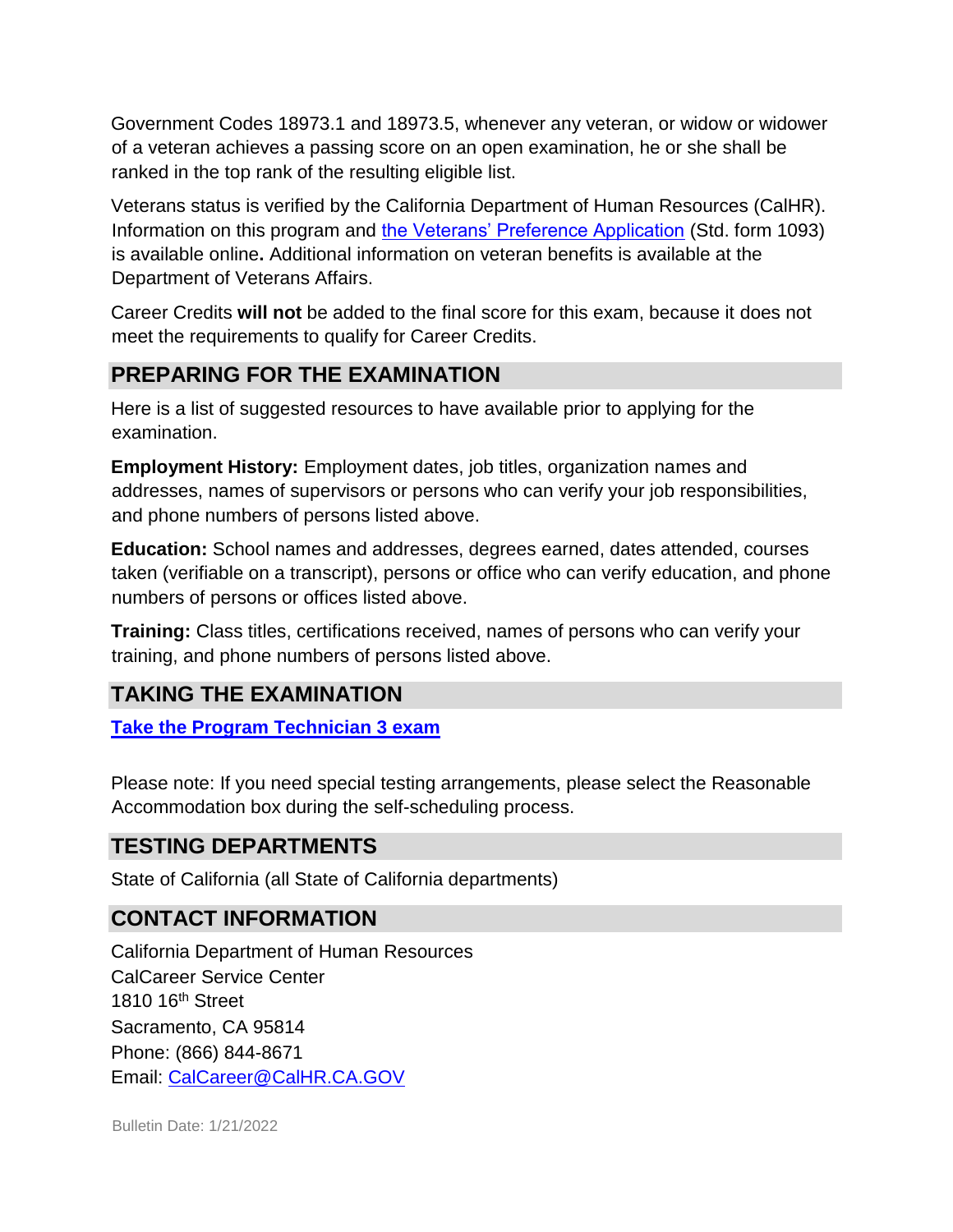California Relay Service: 7-1-1 (TTY and voice)

TTY is a Telecommunications Device for the Deaf, and is reachable only from phones equipped with a TTY Device.

# **EQUAL OPPORTUNITY EMPLOYER**

The State of California is an equal opportunity employer to all, regardless of age, ancestry, color, disability (mental and physical), exercising the right of family care and medical leave, gender, gender expression, gender identity, genetic information, marital status, medical condition, military or veteran status, national origin, political affiliation, race, religious creed, sex (includes pregnancy, childbirth, breastfeeding, and related medical conditions), and sexual orientation.

## **DRUG-FREE STATEMENT**

It is an objective of the State of California to achieve a drug-free State work place. Any applicant for State employment will be expected to behave in accordance with this objective, because the use of illegal drugs is inconsistent with the law of the State, the rules governing civil service, and the special trust placed in public servants.

## **GENERAL INFORMATION**

Examination and/or Employment Application (STD 678) forms are available at the California Department of Human Resources, local offices of the Employment Development Department, and through your **[CalCareer Account.](http://www.jobs.ca.gov/)**

If you meet the requirements stated on this examination bulletin, you may take this examination, which is competitive. Possession of the entrance requirements does not assure a place on the eligible list. Your performance in the examination described in this bulletin will be rated against a predetermined job-related rating, and all applicants who pass will be ranked according to their score.

The California Department of Human Resources (CalHR) reserves the right to revise the examination plan to better meet the needs of the service, if the circumstances under which this examination was planned change. Such revision will be in accordance with civil service laws and rules and all applicants will be notified.

General Qualifications: Applicants must possess essential personal qualifications including integrity, initiative, dependability, good judgement, the ability to work cooperatively with others, and a state of health consistent with the ability to perform the assigned duties of the class. A medical examination may be required. In open examinations, investigation may be made of employment records and personal history and fingerprinting may be required.